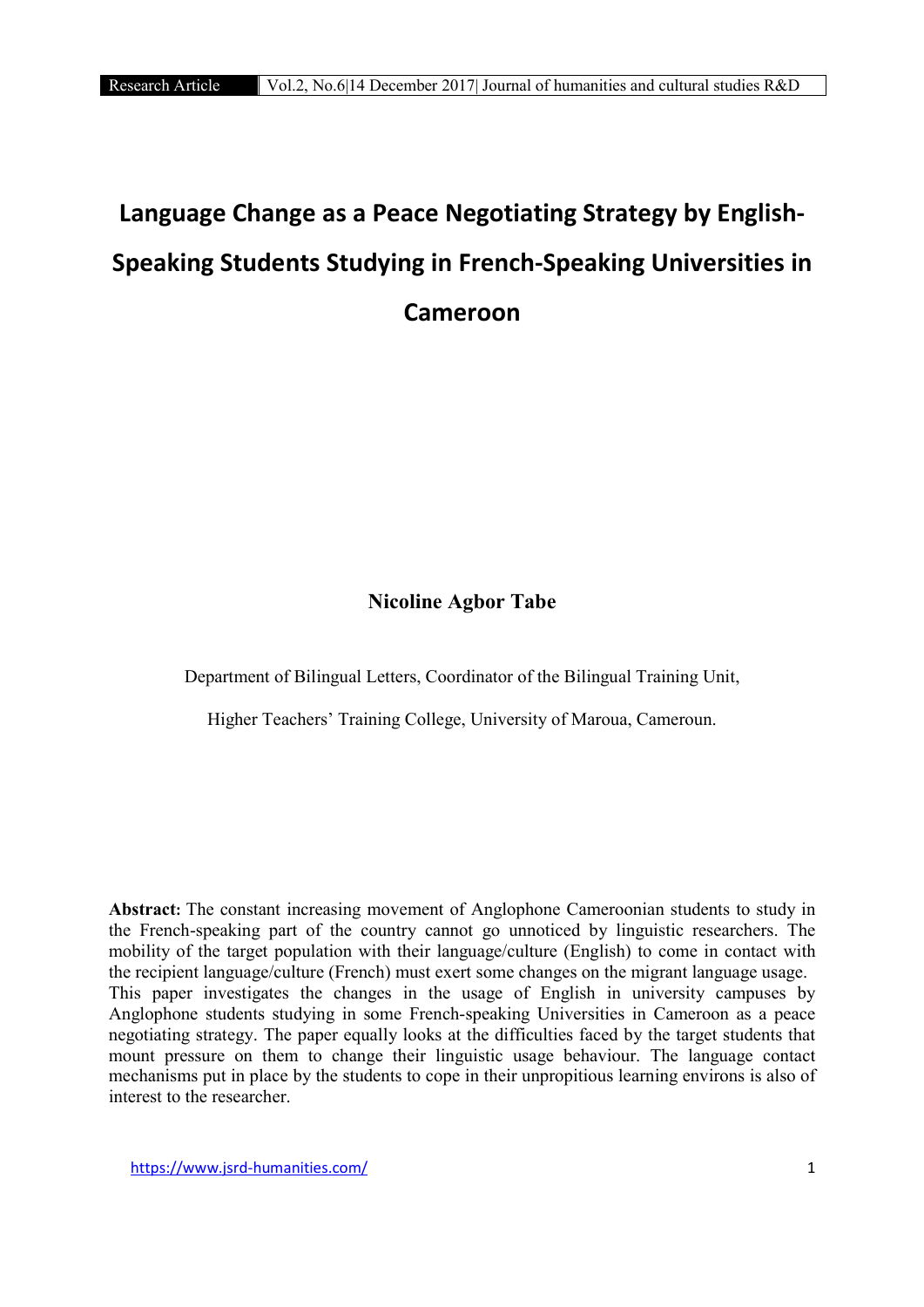The study is guided by some questions: Are there noticeable changes in the way Englishspeaking students studying in French-speaking universities use English? How do they manifest these changes? Can changes in usage serve as a peace negotiating strategy among other factors? Following the above, this study is based on the argument that; linguistic change in usage is an ultimately inevitable natural way of negotiating peace and gaining recognition manifested by the target population to adapt to the needs of their new setting.

The domain theory by Fishman (1972) is used as theoretical frame while observation and a questionnaire are data collection strategies.

Possible findings show that the target population change their language even against their wish for the purpose of negotiating peace and gaining recognition in their respective universities. Also, English-speaking students switch or shift from English to French to capture the attention of their lecturers and administration who are above 90% French-speaking, for the purpose of intelligibility and also to a limited extend to fill in their linguistic vacuum.

Key words: Language change, usage, peace negotiation strategies, English-speaking, Frenchspeaking Universities

#### 1. Introduction

Before the creation of the University of Buea in 1993 in Cameroon, there existed only one state university in Yaounde created in 1961 which attracted most young Anglophone Cameroonians to migrate to Yaounde for higher education. Besides the university, most if not all professional higher institutes of learning where situated in Yaounde. Most, if not all competitive entrance examinations registrations and writing centres where in Yaounde and Douala which was even more pushing factor for most young Anglophone Cameroonians to abandon their original settlement for greener pastures and resettled in French Cameroon for the purpose of higher education. The creation of the University of Buea with other five French state Universities did not check the rate of Anglophone constant migration to French Cameroon. This is so, because the conditions to be admitted to the lone Anglophone university of Buea were very strict and elitist which disfavoured many General Certificate Examination (GCE) holders who were expected to score very high points as admission conditions including passing in English as opposed to the French Universities that were open to Cameroonian holders of GCE regardless of their grades, points and to a certain extent, regardless of a linguistic pass. Even with the creation of the University of Bamenda where you need to pass an entrance exams to gain admission into the faculty did not check the migration of Anglophone students to French-speaking universities. Thus, the open door admission policy of the Francophone state Universities acted as a point of attraction for Anglophone youths to move to the French University for easy access to higher education.

The ever constant increasing movement of Anglophone Cameroonians to the French-speaking part of the country for education and professionalism cannot be unnoticeable by linguistic researchers. Many of them have carried out research in relation to contact phenomena such as: Weinreich (1953) Blom and Gumperz (1972), Ferguson (1972), Sankoff (2001), Kachru (1986), Nelde (1980, 1992, 1997), Thomason (1997, 2001), Anchimbe (2006), Agbor Tabe (2016) etc. The mobility of the target population with their language/culture (English) to come in contact with the recipient language/culture (French) must exert some changes on the migrant language usage and attitude. The direct consequence of contact to any language highlighted by researchers in multilingual communities is language change manifested through certain indicators such as code mixing, code selection, interference, borrowing, translation and interpretation, just to name a few.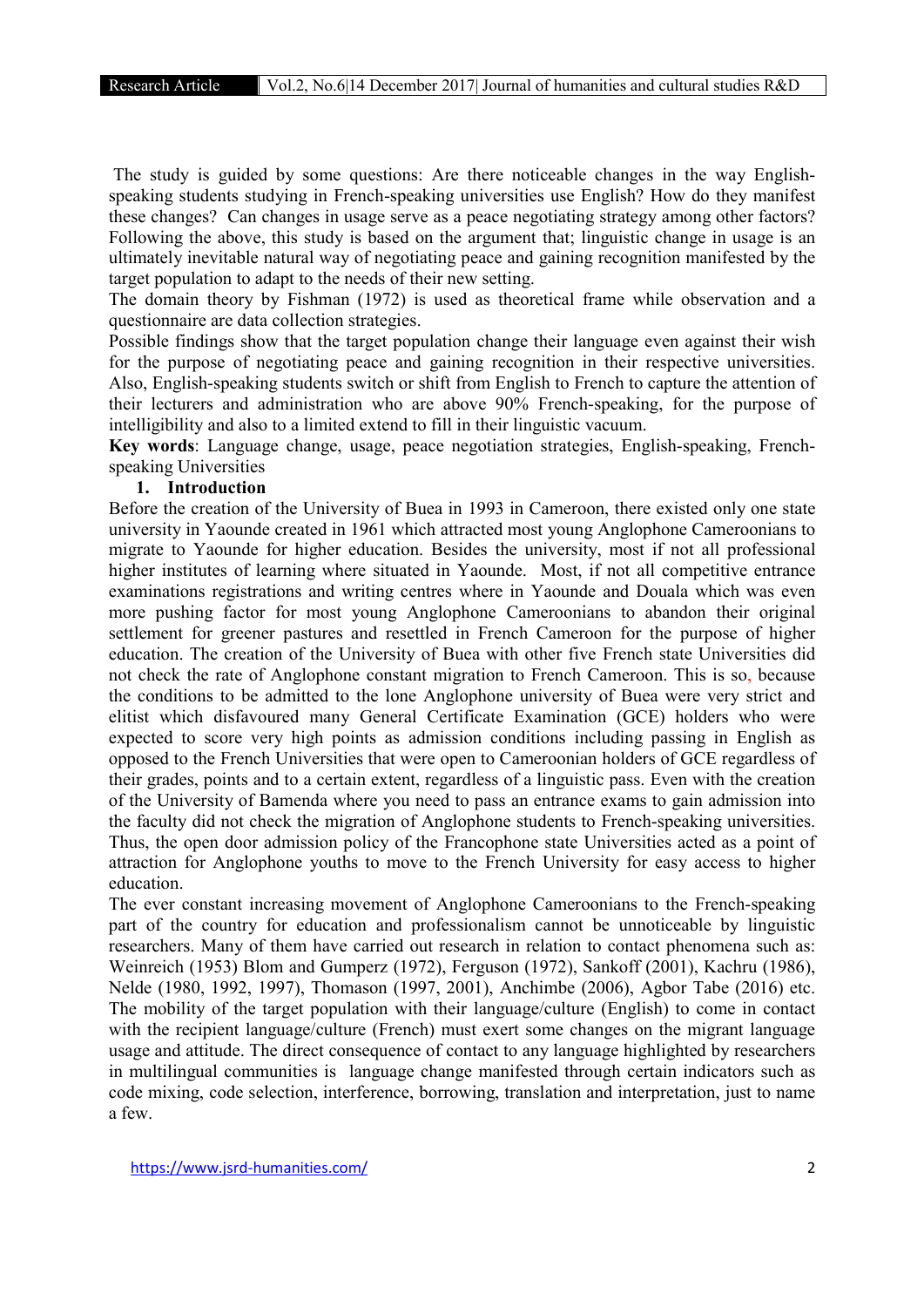This paper investigates the changes in the usage of English in university campuses by Anglophone students studying in some French-speaking Universities in Cameroon as a peace negotiating strategy. The paper equally looks at the difficulties faced by the target students that mount pressure on them to change. The language contact mechanisms put in place by the students to cope in their unpropitious learning environs is also of interest to the researcher. The study is guided by some questions:

- 1. Are there noticeable changes in the way English-speaking students studying in Frenchspeaking universities use English in their respective campuses?
- 2. If yes then, what are the causes of the change in usage?
- 3. How is linguistic change manifested by the target population?
- 4. Can changes in usage serve as a peace negotiating strategy among other factors?

Following the above objectives and questions, the study is based on the argument that linguistic change in usage is an ultimately inevitable natural way of negotiating peace and gaining recognition manifested by the target population through certain language contact mechanisms to adapt to the needs of their host setting.

The domain theory by Fishman (1972) is used as a frame for data collection and analysis. Observation and a questionnaire are data collection strategies while a tape recorder serves as an instrument used in data collection. The target population for this study is English-speaking students studying in French-speaking state universities (Univesity of Yaounde I, Yaounde 11, Douala, Dschang, Ngoaundere and Maroua) in Cameroon excluding students in the language departments.

#### 2. Data presentation, interpretation and analysis

For the purpose of convenience and clarity, data has been presented and analysed based on three main headings namely; problems encountered by the target students in campus, language change as a peace negotiation strategy manifested through domains of usage and language contact strategies put in place to cope with the problem situation.

#### 2.1. Problems encountered by the target students

The difficulties encountered by the target students in their respective campuses range from their low level in French, to poor attitude of the school authorities towards problem solving when the students express themselves in English,poor marks allocation for students writing in English by lecturers who do not understand English,difficulties in communication during classroom lectures, difficulties innote taking, participation during the learning process etc. They will be discussed in turns below.

#### 2.1.1. Low level of students in French

The level of the English-speaking students in French was of importance to this study in order to find out whether the dominant language used in their respective campuses is a problem to them. It equally helped the researcher to know if the students are armed with or are at peace with the language of their educational setting.

Through a questionnaire administered to our target students, investigations where made about their level in French with regards the four main communicative skills (speak, listening, writing and reading). The table below serves as palpable proof of the very low level of mastery of French by English-speaking students schooling in French-speaking universities.

| <b>Communicative</b> Speaking |    | Listening | Writing | Reading | Total % |
|-------------------------------|----|-----------|---------|---------|---------|
| <b>Answers</b>                |    |           |         |         |         |
| <b>Beginner</b>               | 64 | 54        | 80      | 50      | 62      |
| Intermediate                  | າາ | 40        |         | 40      | $\sim$  |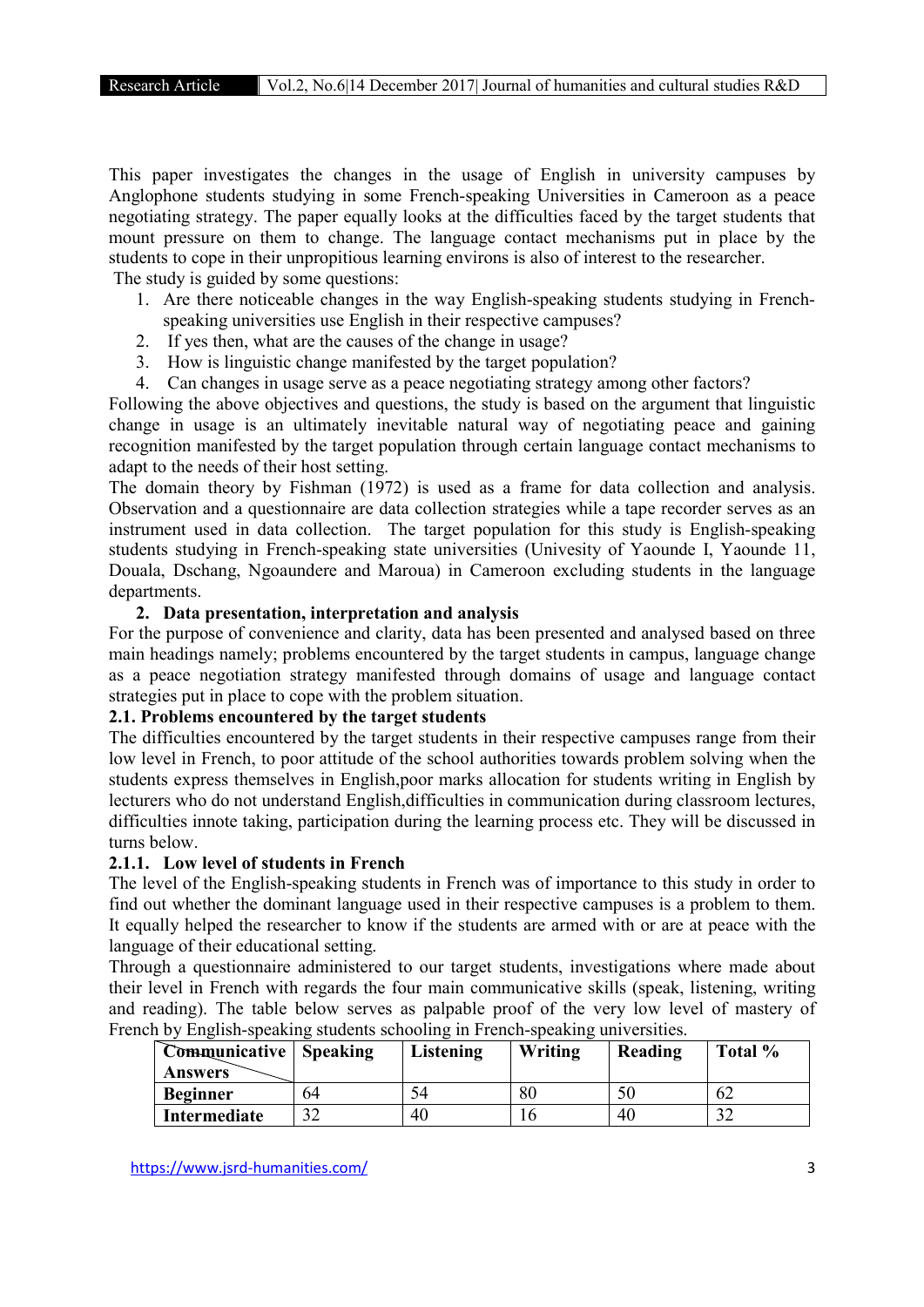| Advanced                                                                        | 04  | 06  | $\sim$<br>U4 | $\Omega$<br>1 V | 06  |
|---------------------------------------------------------------------------------|-----|-----|--------------|-----------------|-----|
| m<br>`otal                                                                      | 100 | 100 | 100          | 100             | 100 |
| ---<br>$ -$<br>$\sim$<br>$\sim$ $\sim$<br>$\sim$<br>$-$<br>$-$<br>$\sim$ $\sim$ |     |     |              |                 |     |

#### Table 1: Level of English-speaking students in French

From the table above, it is clear that 62%, a majority of English-speaking students in the target universities are beginners in French; the language which majority of the students testified that 94% of their courses are being taught in with the exception of English for the purpose of bilingual training. It is also seen that some 32% of the target population are intermediates and only 6% are advanced.

The fact that majority of the students are beginners in French indicates that they are not at peace in the classroom or learning environment as language usage is concern. This further explains why the beginners testify that they hardly participate during classroom lectures and others hardly copy notes during classes since it is dictated in French. For intermediates, they understand to a certain extent and can take down notes in English while the lecturer is lecturing and write some sentences in French which they did not understand in English.

# 2.2.2. Problems of language and communication

Students were equally asked to identify the problems they face that can make them not to be at peace with their learning environment. Findings from the field reveals that 50 % of the informants identify the problem of language and communication while 22% indicated the problem of recognition, 06%, selected the problem of culture and 12% chose all the above problems. Some students even added more linguistic problems of poor marks allocation for students who write test/exams in English because most of their lecturers do not understand English and so prefer to allocate most of the times average marks for them which often is not satisfactory to the target students.

# 2.2.3. Poor attitude of the school authorities towards problem solving when the students express themselves in English

Further difficulties encountered by the target students that make them not to be at peace with their studying environment is the attitude of the school authorities when students confront them with problems explaining in English. 86 % of the target students claim that each time they confront their school administration with a problem explaining in English, they do not receive prompt attention. They said their authorities will react only when they insist hesitantly while 14 % said they receive prompt reaction. The delay in reaction exercised by the school authorities is not by bias but probably due to the fact that they do not understand perfectly the problems of the students because of their low level of understanding the language used by the students. Schooling in an unpropitious setting where the migrant language in some situations fails to perform its function, where it affects your academic performance and participation, where it affects attitude towards resolving key problems of mark allocation and mistakes, where the school administrators will not easily listen to you when you express yourself complaining is not a peaceful situation.

When people come in contact physically and linguistically, two things are obvious, conflicts and change respectively. Nelde (1990) identifies two types of conflicts which are equally evident in contact situations as natural and artificial. The above discomforting situation undergone by the students is a natural conflict which deserves solution for peace to rein in the mind of the target population.Faced with the above language problems and language attitude in an educational environment where 94% of the courses are taught in French with most French-speaking lecturers under grading the target students, the migrants student is totally displease, discomforted, frustrated and disenfranchised.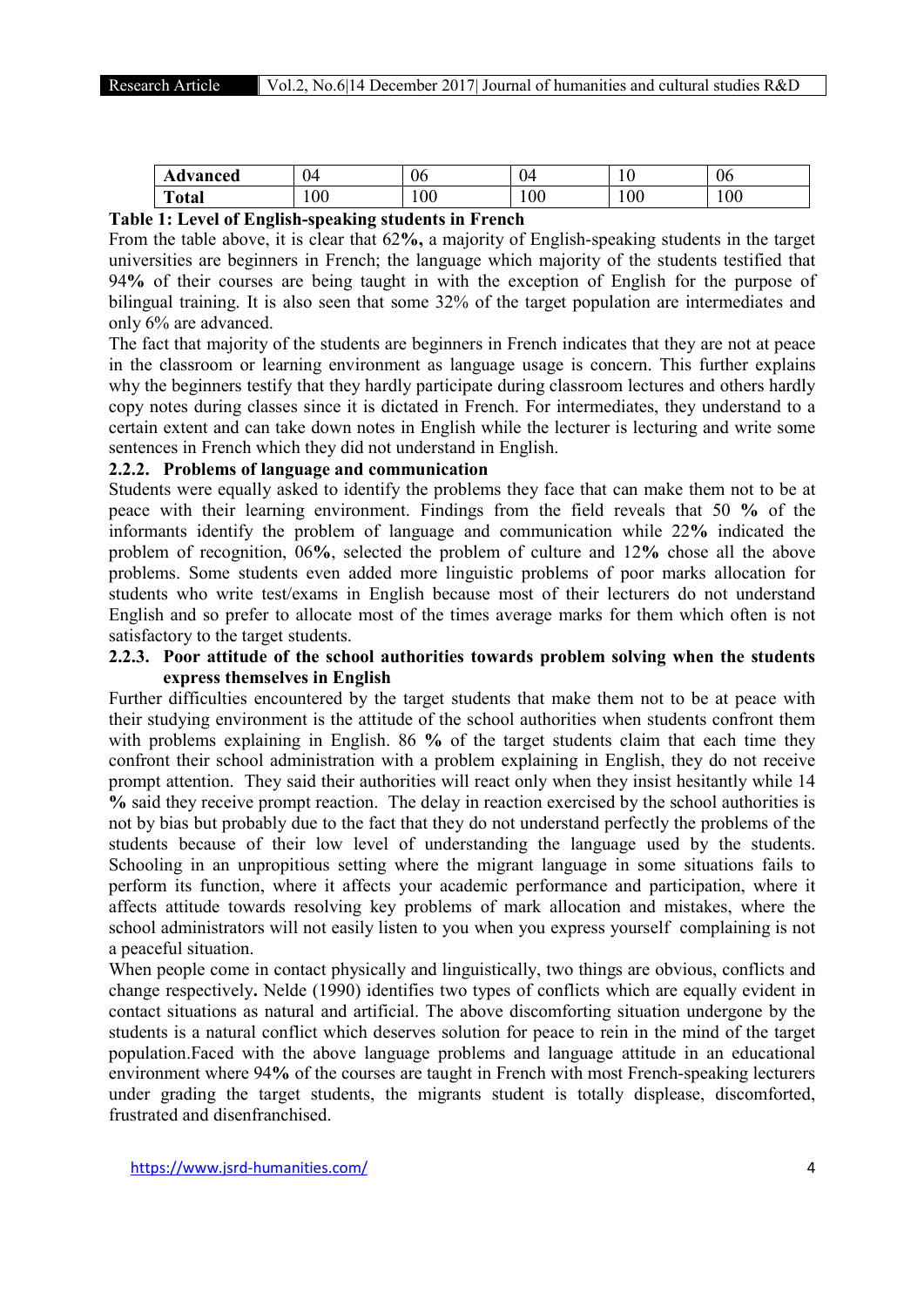Thus, the mobility of the target population with their language/culture (English) to come in contact with the recipient language/culture (French), stated earlier in the introduction, must exert some changes on the migrant language usage and attitude as a way of resolving the problem thereby negotiating peace. The subsequent portion of this paper pinpoints language change as the strategy used by the target population to negotiate peace and to survive with their linguistic discomforting situation in campuses.

# 2.2. Language change

What is obvious to languages in contact is change and what happens to people in contact situation is change in usage and attitude. This part of the paper pinpoints change in language and attitude adapted by the students to as a way of gaining peace in their unpropitious linguistic environs.

# 2.2.1. Strategies used by students to re-adapt in campuses

Through the questionnaire, the target students were asked what they do to re-adapt or resolve the problems of language, communication, recognition and to a lesser extend culture. The students were given options to choose and were authorised to tick more than one possibility. They were:

- A- Try to change from using English to French in certain situations for the purpose of communication
- B- Try to make friends with French-speaking students
- C- Try to force yourself in using French during participation in classroom
- D- Try to re-adjust to suit the culture.

While 50% of the population selected A and C, 28% chose B, 18% opted for all the options and 04% of them ticked D. Following the results, it is clear that language change among others is the obvious strategy used by English-speaking Cameroonian students to negotiate peace in their dominantly French-speaking educational settings. Alobwede (1999) and Mbangwana (1999) confirm the influence exerted by the French language on English in Cameroon.

The next worry of this researcher is to know how language change as a peace negotiating strategy is manifested by the students in their different campuses. Domain allocation in language usage is the focus of the next part of this paper.

# 2.2.2. Use of language in Campus

The different situations in which the target students use English, French or both languages in campuses were of interest to this study in abit to know their language usage attitude. The various situations occurred during their participation in classroom lectures, tutorial classes, group work, test/exams, buying things in campus, seeking the services from the school administration, while discussing with friends and mates in campus.As earlier stated, students change their language and it is manifested through various realms.The target population responded to questions that verified the language they use in campus in different situations. They were given three language options (English, French or both) to choose one in each situation. The table below is a statistical representation of the findings.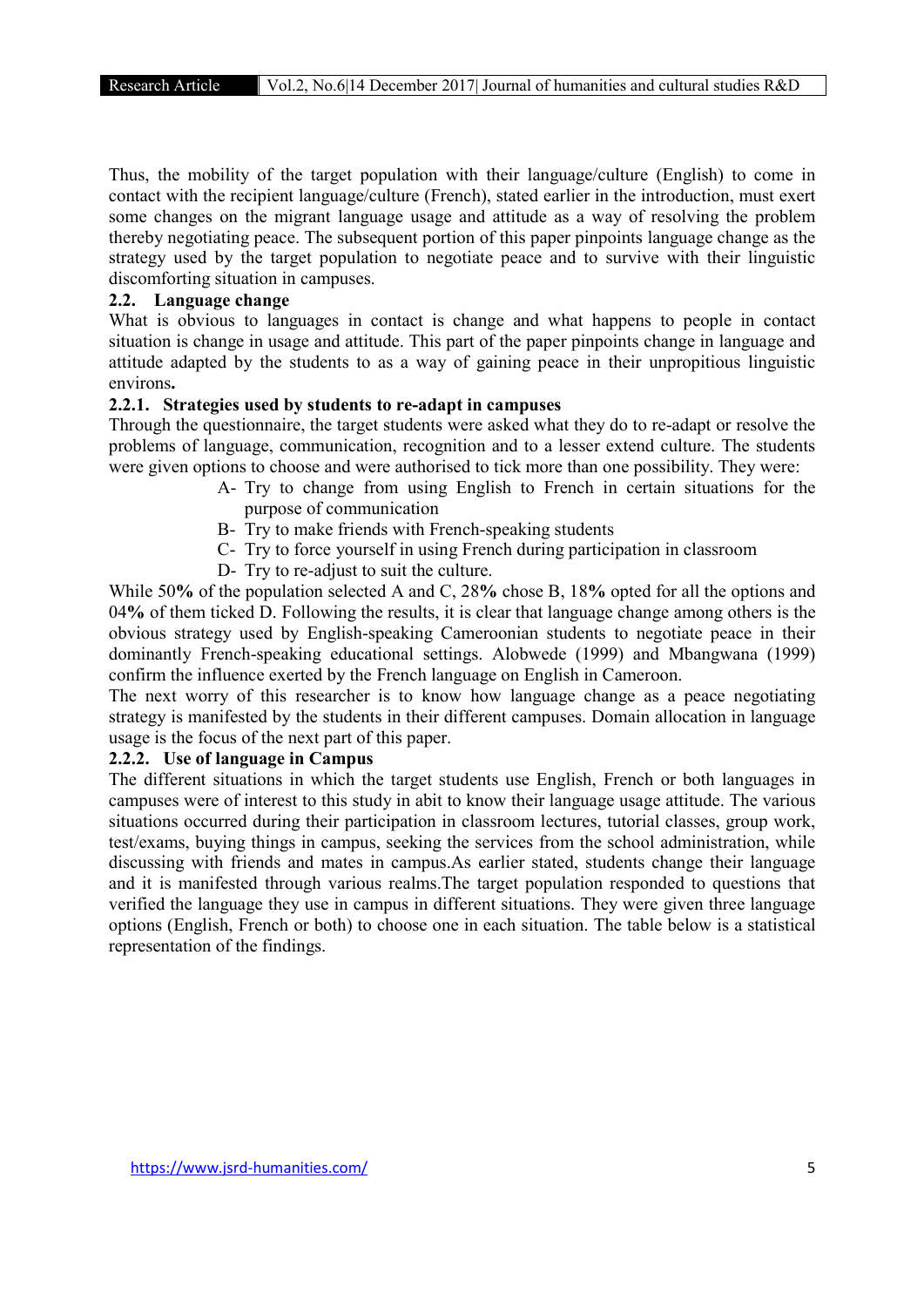| <b>Domain</b><br>of usage | Participa<br>in<br>tion<br>class<br>lectures | Participat<br>ion<br>in<br>tutorial<br>classes | Partici<br>pation<br>in<br>group<br>work | <b>During</b><br>test/<br><b>Exams</b> | When<br>buying<br>things in<br>campus | While<br>seeking<br>the<br>of<br>services<br>school<br>the<br>administrati<br>on | While<br>discussing<br>with<br>friends | While<br>discussing<br>with<br>mates | <b>Total</b><br>$\frac{0}{0}$ |
|---------------------------|----------------------------------------------|------------------------------------------------|------------------------------------------|----------------------------------------|---------------------------------------|----------------------------------------------------------------------------------|----------------------------------------|--------------------------------------|-------------------------------|
| Answers                   |                                              |                                                |                                          |                                        |                                       |                                                                                  |                                        |                                      |                               |
| <b>English</b>            | 44                                           | 60                                             | 22                                       | 80                                     | 04                                    | 28                                                                               | 10                                     | 12                                   | 32.5<br>$\frac{6}{6}$         |
| French                    | 12                                           | 10                                             | 30                                       | 04                                     | 66                                    | 20                                                                               | 26                                     | 48                                   | 27%                           |
| <b>Both</b>               | 44                                           | 30                                             | 48                                       | 16                                     | 30                                    | 52                                                                               | 64                                     | 40                                   | 40.5<br>$\frac{6}{6}$         |

# Table 2: Language usage in campus

From the above table, the researcher took interest in situations where the students either change from using English to French or use both languages in campus. By doing so, the scores of the two have been combined together to give a picture of language change by the students. The manifestation of change during their participation in classroom lectures shows that some 56%of students use either French or both while tutorial classes, some 40 % use French or both languages in campus. In a similar vein, some 78 % of students use only French and both languages during their group work, 20% during test/exams, 96% when buying things in campus, 72% when seeking services from the school administration, while 90% when discussing with friends and 84% use either French or both language while discussing with mates in campus. More situations of language change in campus advanced by the students are as follows:

- 1. When I have a Francophone mate by my side and I am about to buy something and the seller can't understand me well, I mix the languages for my mate to understand me and explain to the seller.
- 2. When trying to customise my francophone mates to give me handouts in French for subsequent translation.
- 3. To create acquaintances with Francophone students who don't understand English.
- 4. Some administrators pretend not to understand English so I am obliged to try French.
- 5. When copying notes in class since it is dictated in French.
- 6. When photocopying in campus.
- 7. The reaction of the administration towards my greeting each time I approach them for a problem pushes me to use French even against my wish to have solution to my problem.
- 8. Most administrators don't identify with English.
- 9. When I need explanations of the classroom lecture from French-speaking mates who was participative during the class.
- 10. To ask for directives or assistance.
- 11. When I need to explain something in a crisis situation.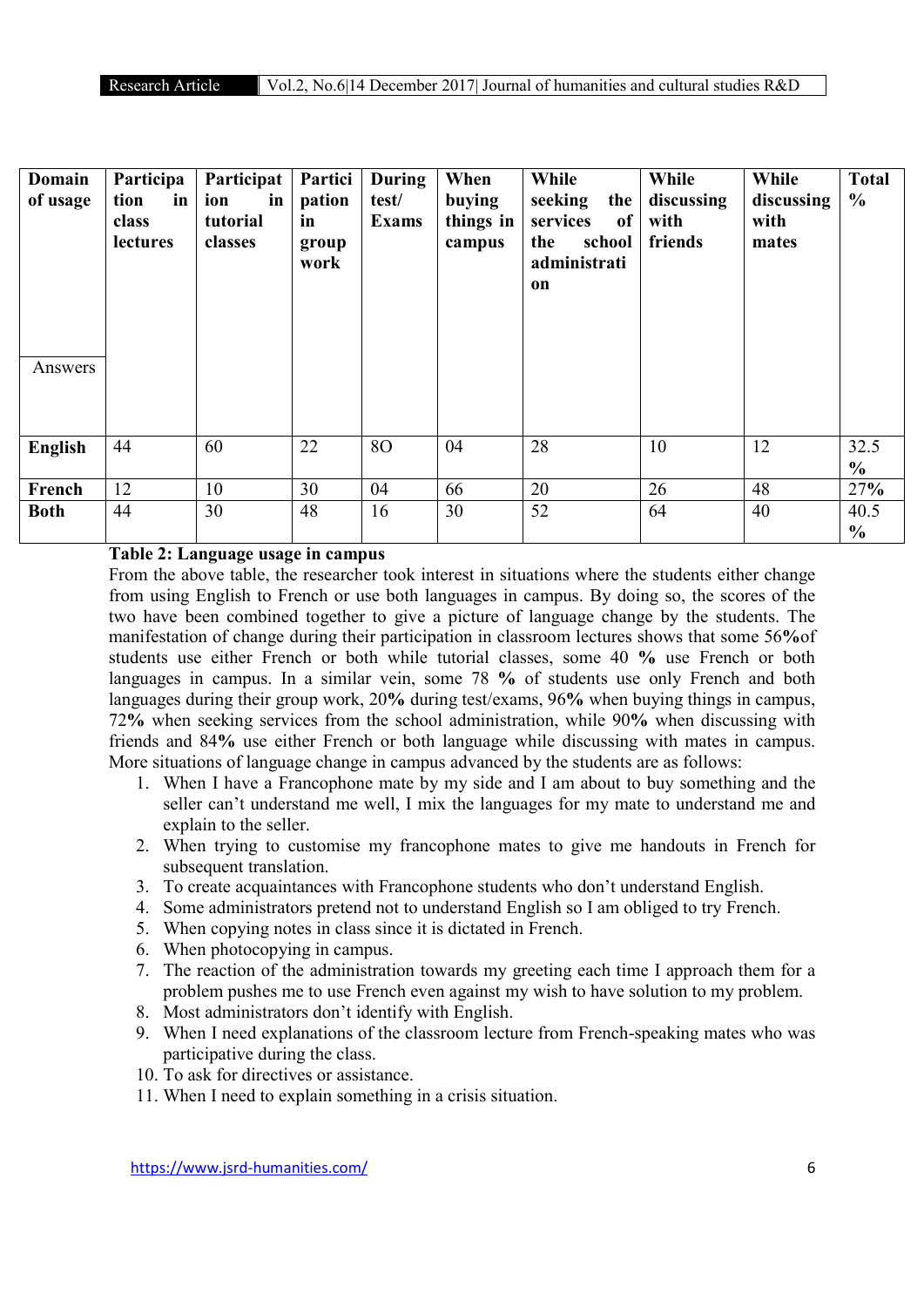- 12. Since some French-speaking students don't want to make any effort to use or understand English, I am bound to use broken French.
- 13. During practicum to explain what I am doing to the lecturer.
- 14. To seek attention in the school restaurant or canteen.
- 15. When asking questions in the classroom since I am tired of asking questions in English without having answers.
- 16. To solve problems of marks since it is delicate.
- 17. During interclass competitions.

Students were equally questioned if they feel at peace or comforted when they change from using English to French or mix both languages in campus and 90 % of them said yes.

# 2.2.3. Language usage attitude in campus

Cameroonian linguistic researchers like Ze Amvele (1999) and Atechi (2015) have carried out research related to language usage attitude by Cameroonians which this current researcher equally took interest in. The current paper also looks at the usage attitude of the target students in campus to see if language change occurs as a peace negotiating strategy. The forthcoming table pictures the situation.

| Usage attitude | <b>English</b> | Maintenance of Complete shift to French | <b>Alternation</b><br><b>between</b><br><b>English and French</b> |
|----------------|----------------|-----------------------------------------|-------------------------------------------------------------------|
| <b>Scores</b>  | 32.5%          | 27%                                     | 40.5%                                                             |

#### Table 3: Attitude of students towards language usage in campus

The table above summarises the language usage attitude in campus by the target students. While 27% completely shift from English to French in campus,40.5% alternate between English and French and only 32.5% maintained the usage of English in campus. Notice that faced with this unfavourable linguistic setting, the extremist students either maintain the use of English or switch completely to French in campus while the moderates fluctuates between the use of English and French. One can also say that those who maintain the use of English are those who are beginners or have no level in French while the intermediates fluctuates between English and French and the advanced students in French completely switch to French as a peace negotiating strategy.

# 2.3. Language contact mechanisms used by the students as indicators of language change

The above section captures the concept of language change as a peace negotiation strategy put in place by the target population. This present section brings to the limelight, the indicators of language change in contact situation such as code alteration, code mixing, code switching, negotiation and approximative translation.

# 2.3.1. Code alternation

Code alternation is a language change indicator used for peace negotiation in campus by the students. Thomason (2001:137) defines code alternation as:

the use of two (or more) languages by the same speaker. But unlike code-switching,

code alternation does not occur in the same conversation with the same speaker.

 Instead, bilinguals use one of their languages in one set of environments and the other language in a completely different set of environments.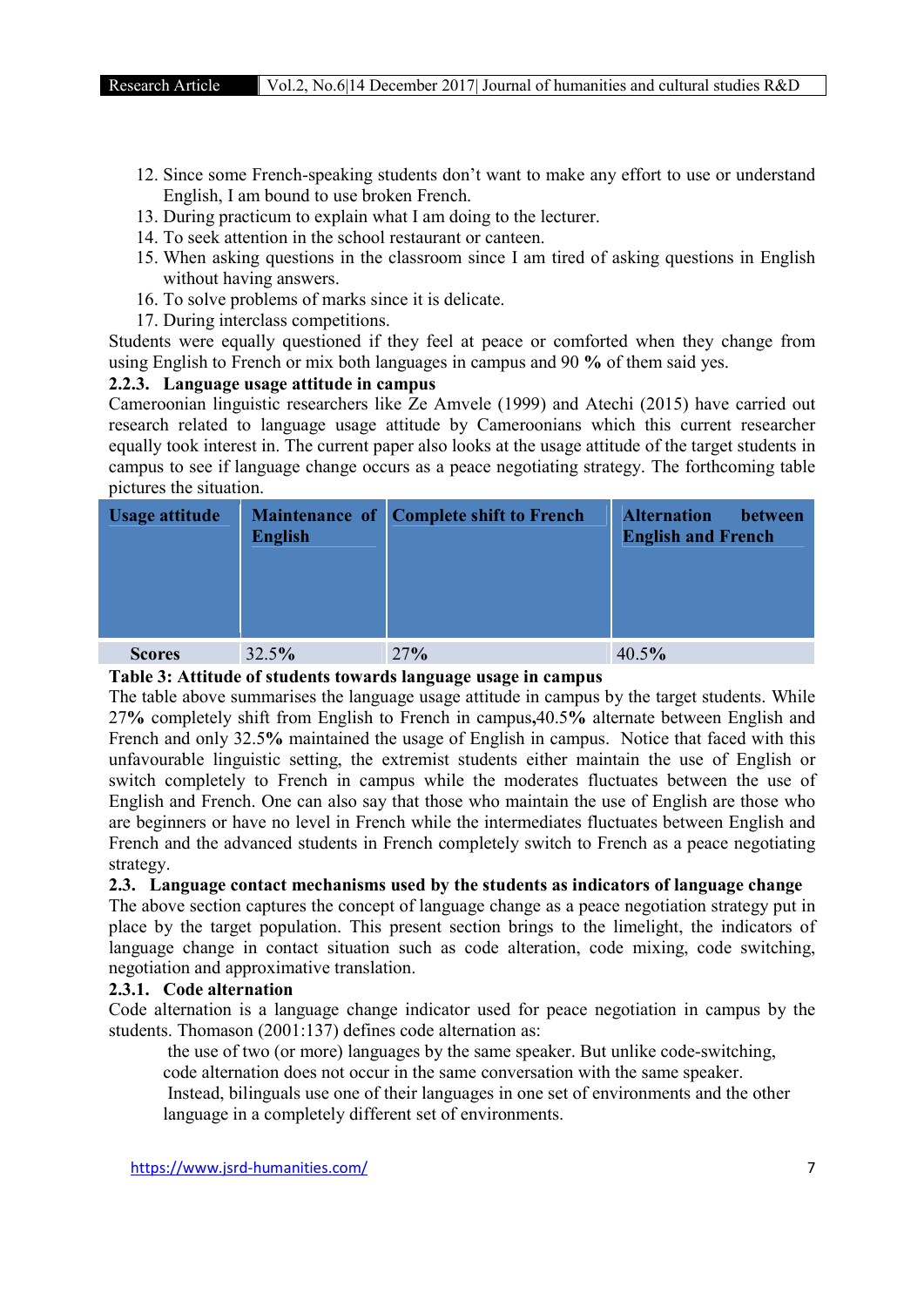The fact that majority of the students fluctuate in usage between English and French while others completely switch from English to French in almost all the situations in campus brings to mind the concept of code alternation. The scores on the table 3 above shows code alteration by the students. Most students alternate in usage as they sometimes use English and French in most situations in Campus in general with a score of 40.5%. Further testimony of alternation is buttressed when 48% students said they sometime use French when writing test/exams for several reasons advanced below:

- 1. To fill in words that I don't know in the other official language.
- 2. To enhance the understanding of the teacher who can easily understand when I write the keywords and topic sentences in French since some have an attitude of grading paying attention to the words they used in class.
- 3. Because I copy notes in French, I sometimes unconsciously reproduce it in French during test and exams especially the areas I could not translate in English.
- 4. To be graded without discrimination since the lecturers don't read when you write in English and you can only be allocated an average score as opposed to when you write using their key lecture sentences and phrases in French.
- 5. To write words that I don't know their English Translations since I usually copy notes in French.
- 6. Lack of proficiency in French.
- 7. Use some French words in bracket during test/exams to make the teacher recognise that I followed up his lectures.
- 8. Because of alot of exposure to French.
- 9. To adapt to the language used by majority of people in class.
- 10. Because teachers always complain of not understanding English.
- 11. To avoid double stress of translating before reading.
- 12. During the test/exams, there are some answers that I understand and know their answers only in French.
- 13. To answer questions that are related to areas of the course that I did not quite understand to put in my own words. So I reproduce what the teacher gave in French.
- 14. Because all the notes and lectures are given in French.
- 15. To better express myself in the lecturer's preference language.
- 16. Because most exams are set in French and some are multiple choices answers and requires short answers in writing.
- 17. To avoid poor translation of the question to English.
- 18. Teachers expect the students to give them back what was taught in class. using their words. So translation might be blurry for the teacher.

The above linguistic behaviour by students is in line with Hymes' (1968) *Ethnographic Approach* to communication where he indicates extra-linguistic co-relates such as the participants, the locale, the topic, the setting, role relations, the tone, the intention and pressure from environment can be accountable for the choice of a code in such a multilingual setting.

Further indicator of language change used as for peace negotiation by the target students is code mixing which is the concern of the next part of this paper.

# 2.3.2. Code mixing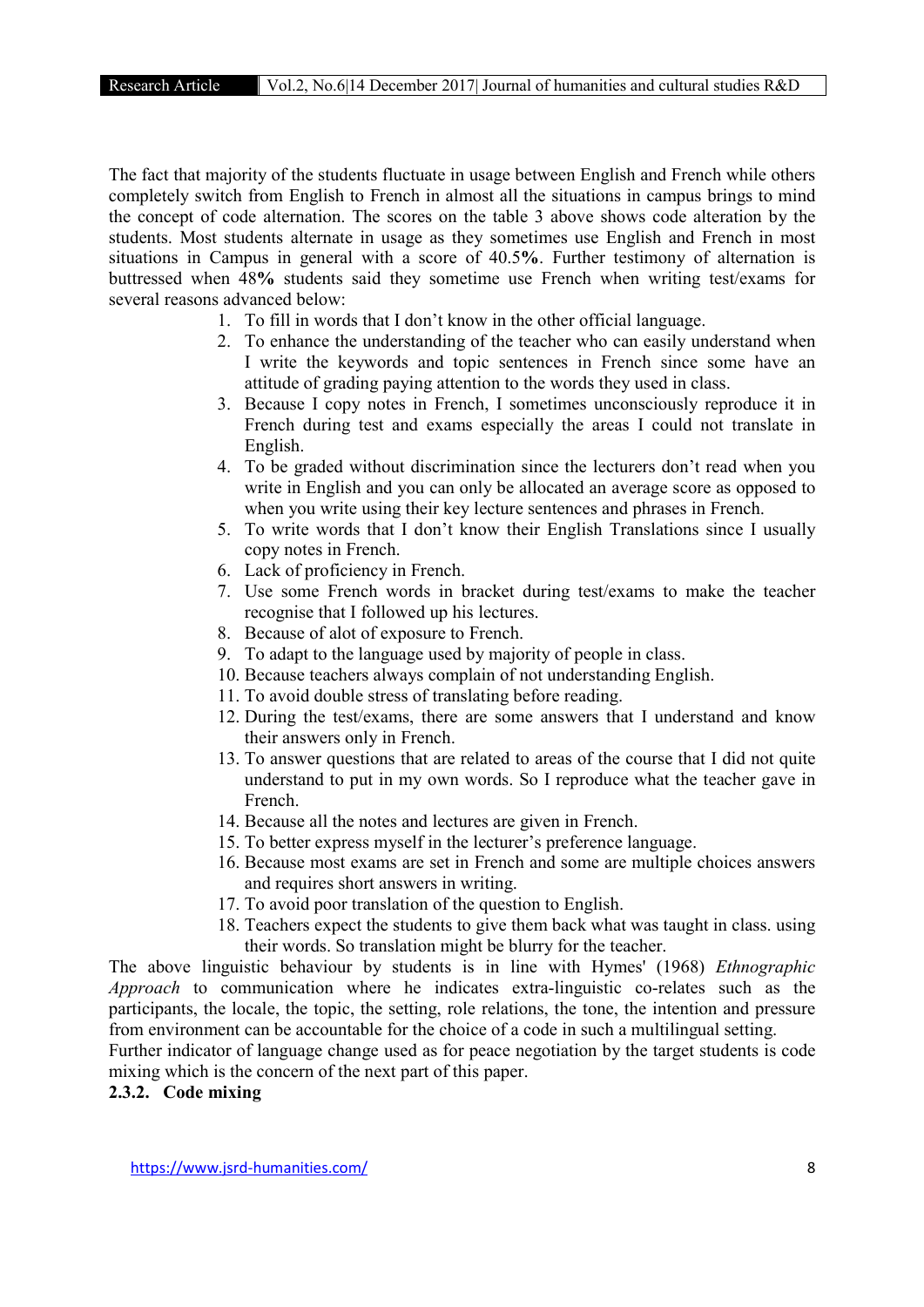According to Mackey (1968), it refers to "those instances of deviation from the norms of either language which occur in the speech of the bilingual as a result of their familiarity with more than language which occur in the speech of the bilingual as a result of their familiarity with more than one language in contact, i.e., as a result of language contact". For Thomason (2001), code mixing is intrasentential switching. Code mixing' is therefore, closely related to negative transfer, unconventional borrowing which occurs at the intralingual level. It can also be seen as the intrusion of single lexical items or structures of one language into another during a speech act. Some two questions asked to the students during the field research intended to know if students notice that they mix English and French within a sentence in class when asking questions or participating in classroom lectures and also when writing tests and exams. The charts below are a representation of the state of affairs. y (1968), it refers to "those instances of deviation from the norms of either r in the speech of the bilingual as a result of their familiarity with more than act, i.e., as a result of language contact". For Thomason (2001



#### Chart 1: Code mixing in class when asking questions or participating in classroom lectures questions

In the first case, some 72% of the students ticked sometimes and some 20% of the respondents ticked always and only 8% said never. Reasons such as: to enhance the understanding of your lecturer and/or mates, to gain recognition from your lecturer and/or mates, to be assertive and to fill in a word(s) that I do not know in the other official language where advanced. Always Sometimes Never<br> **Code mixing in class when asking questio**<br> **Code mixing in class when asking questio**<br> **Code always and only 8% said never. Reasons such ceturer and/or mates, to gain recognition from your II in a** ever. Reasons such as: to enhance the understanding of your gnition from your lecturer and/or mates, to be assertive and to in the other official language where advanced.

In the second case which had to do with code mixing during test/exams, the following results came out.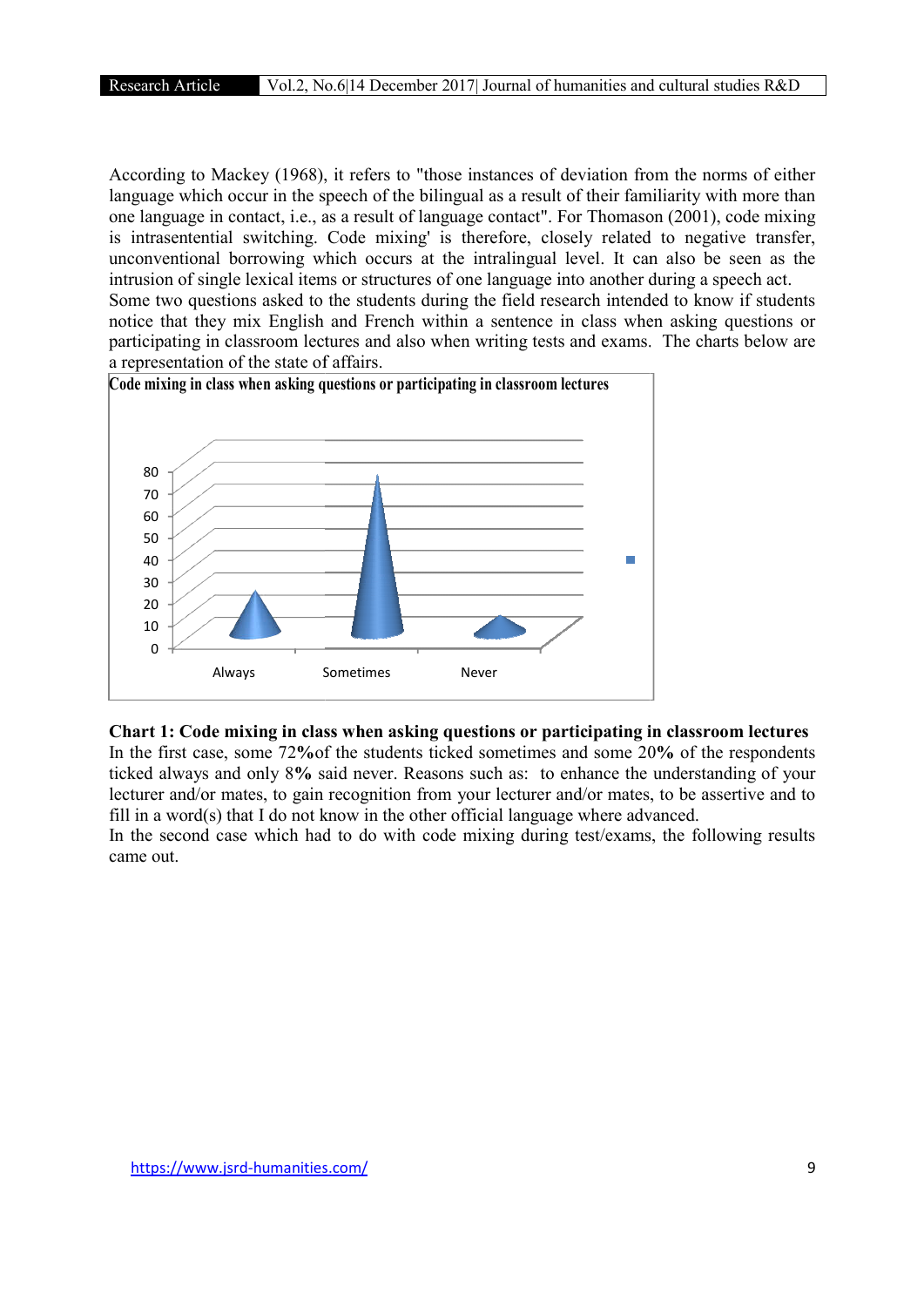

# Chart 2: Code mixing in class during test/exams

The above chart indicates that, while 46% attested mixing codes sometimes, 16% chose always and only 38% claimed never to mix codes during the above situation. Reasons advanced by students are: to make the teacher understand what I have written, to facilitate marking for the teacher, to please the teacher by using the language he understand and to emphasize on keywords or topic sentences. es during the above situation. Reasons advanced by<br>nd what I have written, to facilitate marking for the<br>anguage he understand and to emphasize on keywords<br>through some randomly collected sentences made by<br>observation phas

Further indicator of code mixing was seen through some randomly collected sentences made by the target students in campuses during the observation phase of the data collection process. The English versions of the French words used by the students in their sentences are translated to English in brackets below. Fight wersions of the French words used by the students in their sentences are translated to<br>
stight in brackets below.<br>
1- My binôme (pair partner) is sick.<br>
2- I am coming from the scolarité (admission office).<br>
3- I hav

- 1- My binôme (pair partner) is sick.
- 2- I am coming from the scolarité (admission office).
- 3- I have a problem with my documents at the scolarité (admission office).
- 4- Please, can I know my matricule number?
- 5- Please Sir, you have not treated my requête (complaint).
- College) female student. lease, can I know my matricule number?<br>lease Sir, you have not treated my requêt<br>he student had a fight with a BIR (R<br>ollege) female student.
- 7- I am on stage (internship) at GBHS Maroua.
- 8- I ended with my my teaching practice stage (internship) last week.
- 9- Peter was convocated (summoned) at the police station.
- 10- I was convocated (summoned) for a case at the police station.
- 11- Paul wrote many concours (entrance exams) this year.
- 12- I am preparing to write five concours (entrance exams) this year to try my luck.
- 13- ENSYaoundeconcour (entrance exams) was very difficult.
- 14- The exposition (presentation) in class was appreciated by the teacher.
- 15- The exposé (presentation) groups have been created by the lecturer.
- 16- Our group exposed (made a presentation) in class.
- 17- He has given TPE (personal work) topics to the students.
- 18- Our group has five TPE (personal work) topics to work on during the weekend.
- 19- My bordereau (receipt) is missing.

https://www.jsrd-humanities.com/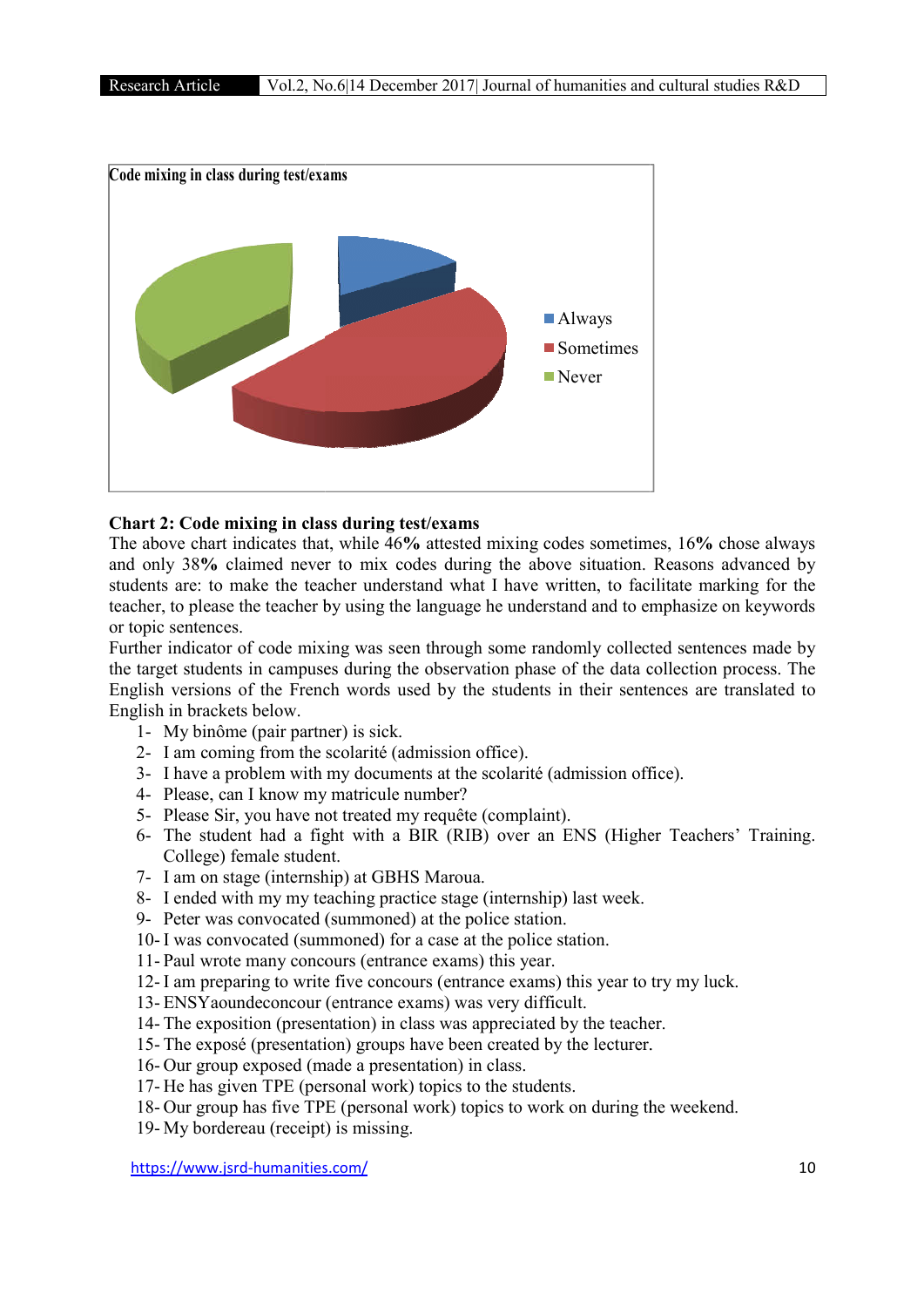- 20- The bordereau number (reference number) has not come.
- 21- My revendeur (sales agent) is cheating on me.
- 22- That revendeur (sales agent) got me angry.
- 23- I am going to deposit (submit) my documents at the Department.
- 24- We have to deposit (submit) our dissertations before the end of this month.
- 25- He is the best démarché (search agent) in town in terms of house searching.

#### 2.3.3. Code switching

Code switching (intersentential switch) is also further indicators of language change portrayed by the target population. The following chart gives a palpable picture of the situation.



Chart 3: Code switching from one paragraph to another during test/exams

The above chart depicts that 74% of the population said they never switch from English to French from one paragraph to another when writing test/exams for same reasons given above for inter-sentential code mixing while 26% opted for sometimes and non of the students selected always. The fact that no student said he or she always switch codes is obvious because switching codes during test or exams is not accepted in the Cameroonian Educational system. Students are expected to choose one language and be consistent in during evaluations. Also, during the observation phase of classroom lectures, it was noticed that the students ask questions in English and when they notice negative facial reaction of their lecturer and mates, they attempt to explain in French there by practicing a temporal shift to enhance understanding. This brings to the limelight the use of approximate translations mentioned by Nkwain (2013) used by the target students as a negotiating strategy used in campuses.

# 2.3.4. Negotiation

Given that most target students are beginners in French and still force themselves in using French during classroom participation earlier indicated in 2.1.1., spotlight the notion of negotiation as a peace negotiating strategy used by students in campuses. Thomason (op.cit:142) has this to say about negotiation as a language change mechanism.

 The `negotiation' mechanism is at work when speakers change their language (A) to approximate what they believe to be the patterns of another language or dialect (B). Crucially, this definition includes situations in which speakers of A are not fluent in B, as well as situations in which they are. … If both A speakers and B speakers engage in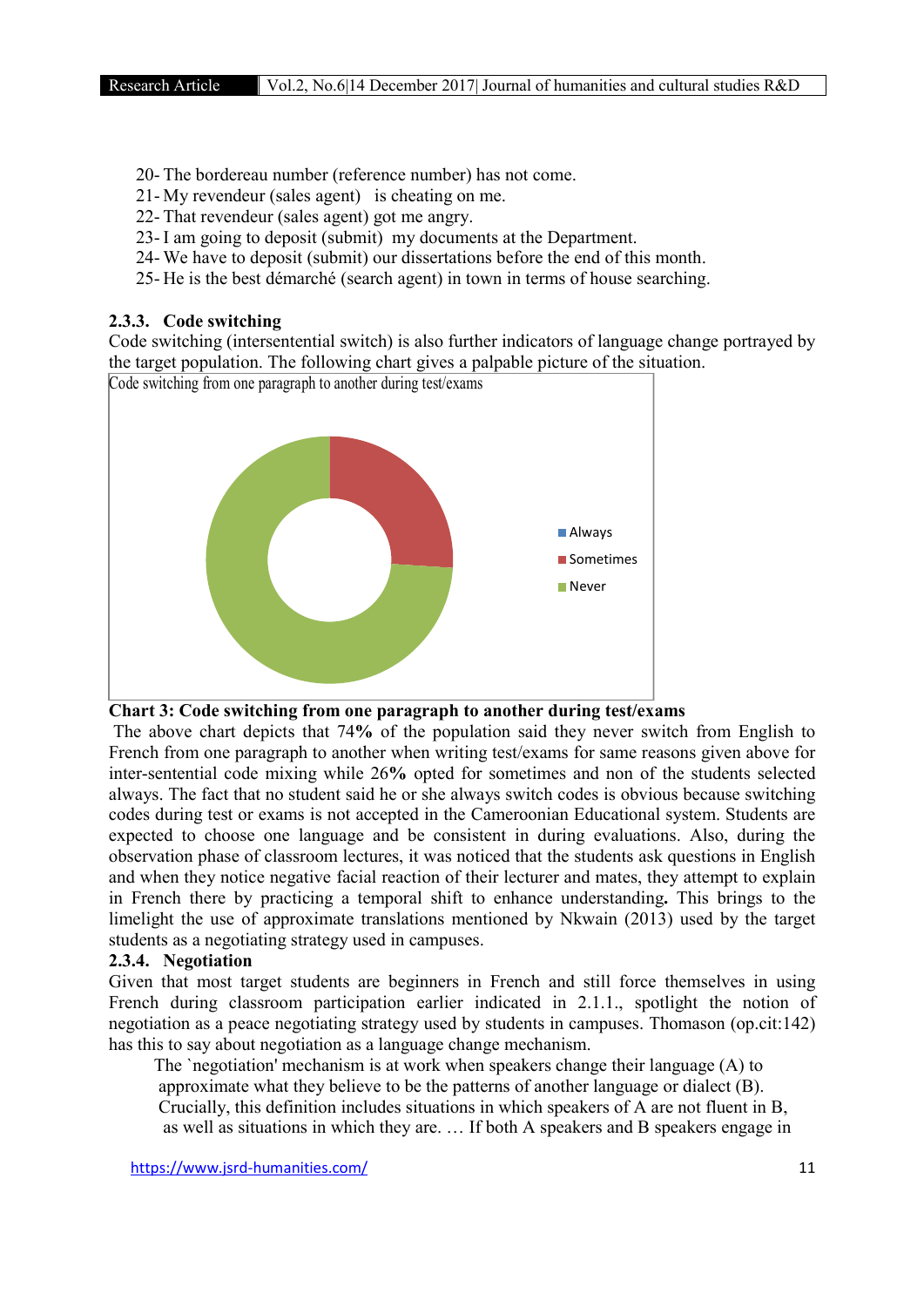the `negotiation' process, the result will be either two changed languages ... The most striking cases of `negotiation' are those in which nobody in the contact situation knows anybody else's language, because that is where A speakers' beliefs about B's structure are most likely to be mistaken.

The fact that most English-speaking students are beginners in French, negotiation as stated above is likely to occur as they are left with no option rather than forcing themselves in using French which they do not master yet. The 50% of students earlier stated as those who try to force themselves in using French to cope with their linguistic challenges in campus testifies the use of 'negotiation' as a peace negotiating device.

#### 3. Conclusion

The study that was guided by some questions (Are there noticeable changes in the way Englishspeaking students studying in French-speaking universities use English? If yes then, what are the causes of change? How is linguistic change manifested? Can changes in usage serve as a peace negotiating strategy among other factors? ) has provided answers to the questions during the data presentation, interpretation and analysis part of this paper through three key subheadings namely; problems encountered by the target students, manifestation of language change as a peace negotiation strategy and indicators of language change.

Findings reveals that the target population change their language for the purpose of peace negotiation manifested through several indicators namely; code alternation, code mixing, code switching, negotiation and approximate translation. Further findings indicate that student practice intrasentential and intersentential switch from English to French to capture the attention and gain recognition from their lecturers and administration that are above 90% French-speaking, for the purpose of intelligibility and also to fill in their vocabulary vacuum.

All in all, this study confirms the hypothesis which argues that linguistic change in usage is an ultimately inevitable natural way of negotiating peace and gaining recognition manifested by the target population through certain language contact mechanisms to adapt to the needs of their host setting.